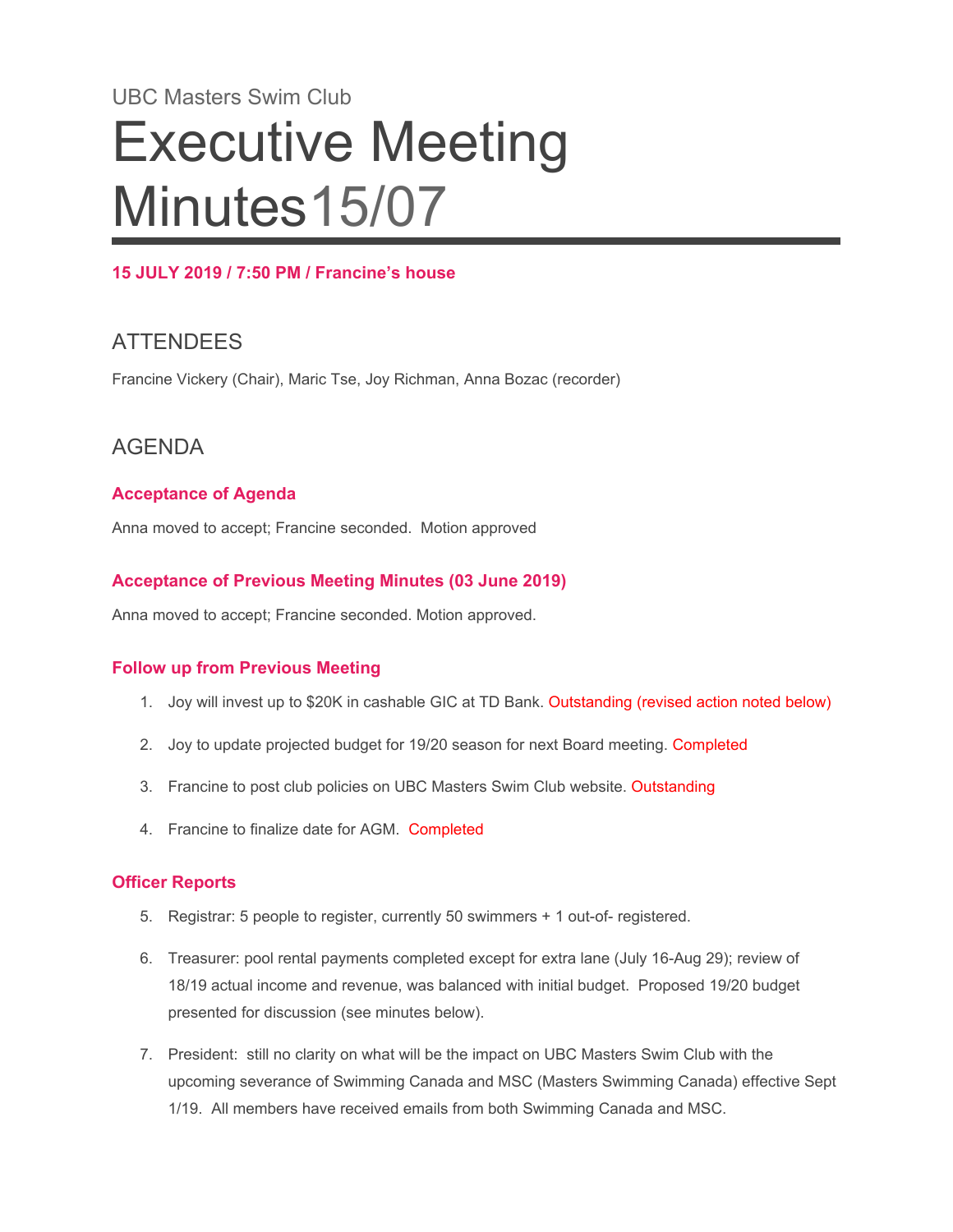8. VP/Secretary: confirmation of outdoor swimming schedule was completed and has been distributed to club members.

#### **New Business**

- Update on Sunday long course session: this set up will be discontinued in fall and will revert to short course. Feedback from members is preference for short course due to more lane options to accommodate different workout intensity/speed
- Finalize schedule, fees and fee schedule for 2019/20 Swim Season:
	- Proposed budget for 19/20: this was reviewed and updated to include an estimated increase in pool rental fees effective April 1/2020 and a small increase in coaches' fees effective Sept 1/2019. Other expenses are in line with current 18/19 swim season budget. Fees for 19/20 swim season were based on the approved 19/20 budget.
	- Fees: annual member fees will be \$1020 (before taxes & MSBC registration). A 9% discount will apply to members who register for all 3 sessions (fall, winter, spring/summer).
	- Fee schedule: Fall session=\$360, Winter= \$360, Spring/Summer = \$300
	- Alternate swim schedule: there had been some discussion on obtaining member feedback on whether there is any interest in a M/T/Th/Sat schedule instead of current T/Th/Sat/Sun. There has been no request from members, so this item will be paused. Also, Monday is long course set up which is not ideal (see notes above)
- Date for AGM will be Nov 16/19
- Registration System: discussion on whether website can be updated to reflect any pro-rated fees.
- Coaches: there is a need to ensure all coaches are meeting performance requirements. There have been some instances of coaches showing up late, on their phone, not fully engaged with swimmers, etc.

## ACTION ITEMS

- Anna to contact Sean (webmaster) to post 03 June 2019 Executive Meeting Minutes on website.
- Joy will arrange meeting with Branch Manager to discuss GIC options and will forward these to Board for decision at next Board meeting.
- Maric will provide fee and registration details for 19/20 swim season which need to be posted on website by early August.
- Francine will follow up on location for AGM.
- Francine to contact Sean (webmaster) to inquire if he can include pro-rated fees on website